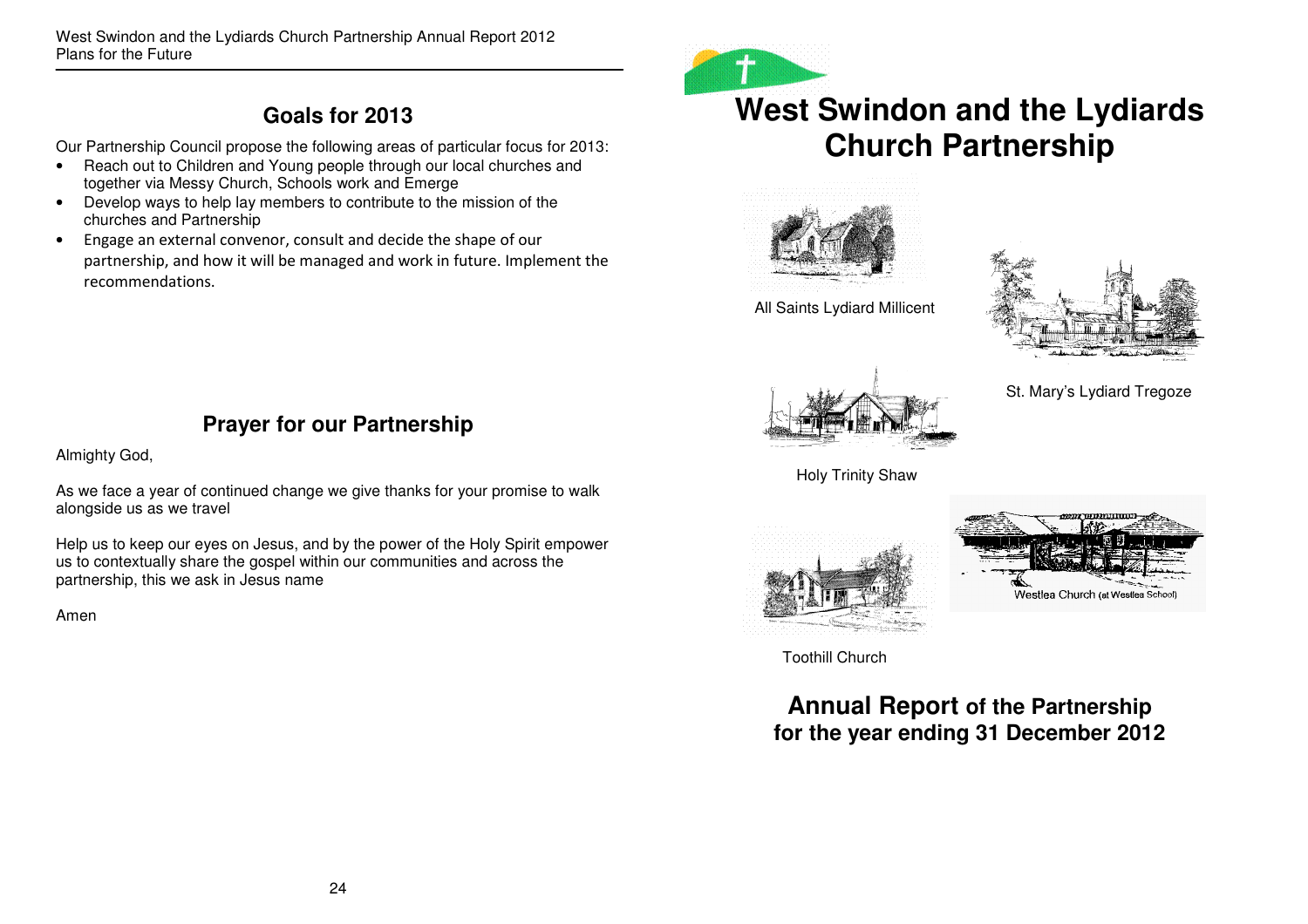| West Swindon and the Lydiards Church Partnership Annual Report 2012 |                              |
|---------------------------------------------------------------------|------------------------------|
|                                                                     | Achievements and Performance |

### **Ecumenical team leader's report**

The team has worked well together although we have certainly had our differences of viewpoint; not entirely surprising considering our varied backgrounds and denominational histories. We have shared a lot and held an away-day which has enabled us to have time for deeper discussion than is normally possible.

Although we formally added Tricia Roberts to the team in 2011, illness and family pressures have prevented her making as significant contribution to the life of the Partnership as we had hoped.

We try to meet together regularly, although this is often not possible due to holidays and other commitments. We do not always agree on all matters but we have and continue to develop a respect for each other's points of view. It has proved almost impossible to draw together the wider staff team due to their commitments to family and work life.

| Reference and Administrative Details3                  |  |
|--------------------------------------------------------|--|
|                                                        |  |
|                                                        |  |
|                                                        |  |
| Structure, Governance and Management4                  |  |
|                                                        |  |
|                                                        |  |
|                                                        |  |
|                                                        |  |
|                                                        |  |
| Objectives 2012 and Resulting Activities10             |  |
|                                                        |  |
| Ensure our buildings support our mission activities 10 |  |
| Continue with our Children's and Youth work 11         |  |
|                                                        |  |
|                                                        |  |
|                                                        |  |
|                                                        |  |
|                                                        |  |
|                                                        |  |
|                                                        |  |
|                                                        |  |
|                                                        |  |
| Reference and Administrative Details22                 |  |
|                                                        |  |
|                                                        |  |
|                                                        |  |
|                                                        |  |
|                                                        |  |

This report should be read in conjunction with the reports from the 5 local churches, available at http://wswinlyd.org.uk/council/report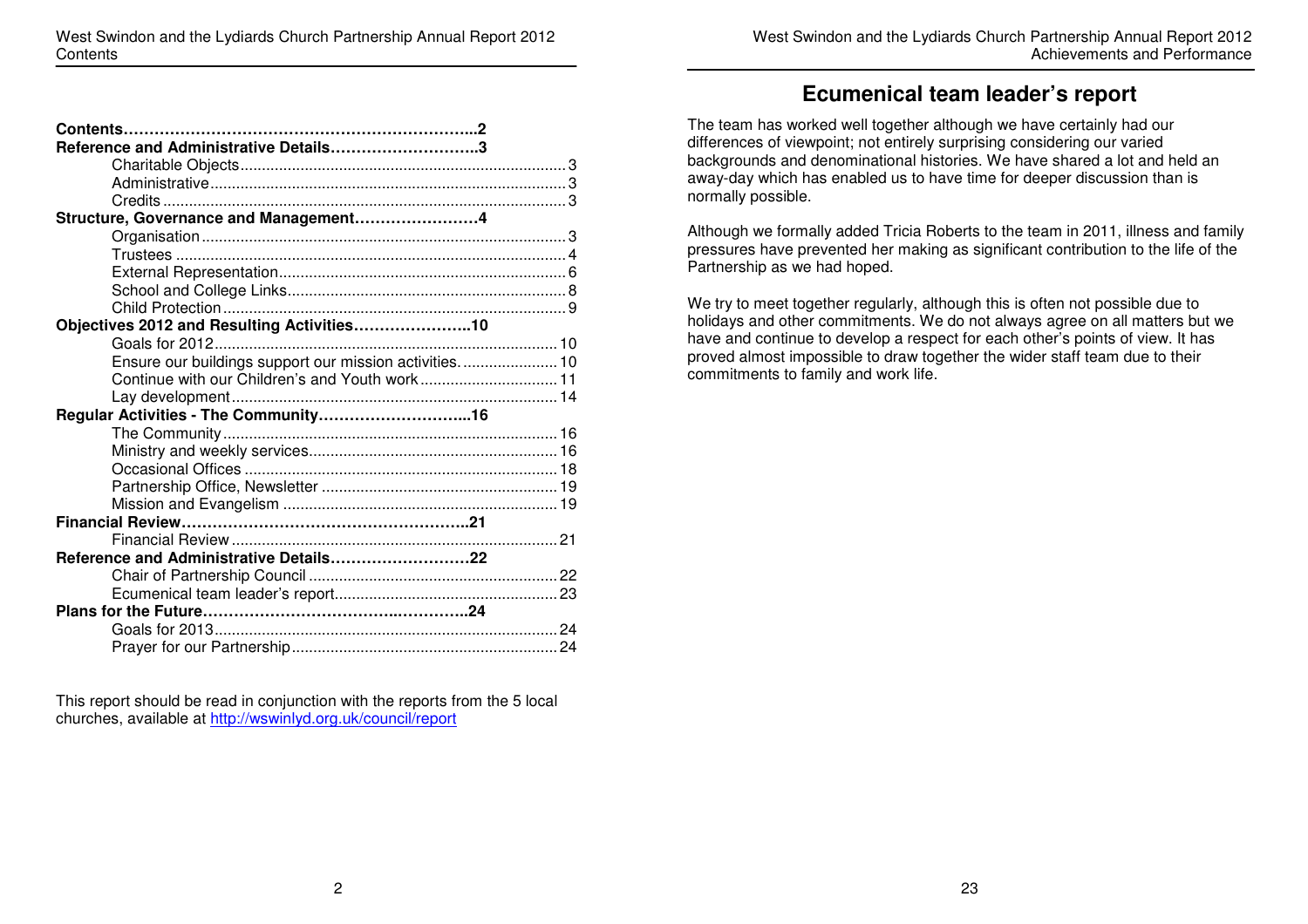# **Chair of Partnership Council**

2012 has been a challenging year for the Partnership.

We have followed through on our goals for 2012 and have continued with both Messy Church and Emerge, reaching out to and changing the lives of many children and young people. Messy Church is developing more slowly than we expected, but we are seeing reasonable numbers. We also reach out to children and young people through work undertaken by ministers and others in schools assemblies. Many of our members work as governors of schools, although we would like to see more church people involved as foundation governors at our church schools.

We have followed through on development of lay people through bible study, theological education and house groups. I believe we have seen more engagement with the work of the Partnership council though there is still much more that we could do.

Changing older buildings to suit 21<sup>st</sup> century needs is never easy and always expensive. Resources have not been easy to find, but it is good to see potential renovation at St Mary's moving ahead, and All Saints looking at ways to use modern technology in an older building. Toothill have fixed some of the fundamental problems with their building and have installed a new audio visual system in the church. Holy Trinity have undertaken some internal restructuring to make the building more usable.

With Anne Carter's unexpected retirement in November we decided that it would be timely to discuss the future and particularly how ministerial needs could be met, and whether in its present form there was a future for the Partnership. This has proved to be a challenging exercise with some clear divisions of opinion within and between the churches becoming apparent. Discussion will continue in 2013.

We held our AGM on a Sunday morning as one of our  $5<sup>th</sup>$  Sunday services in April. Most felt that it was an improvement, although not all parts worked as well as hoped; in particular a meal together was poorly supported. We plan a similar AGM in 2013.

It has not yet proved possible to find someone willing to chair the Partnership Council. Such a decision cannot be deferred beyond spring 2013.

# **Charitable Objects**

The purpose of our Partnership is to advance the Christian faith in West Swindon and the Lydiards in accordance with the principles and practices of the Participating Churches. In achieving its purpose, the Partnership will engage in a range of activities, either on its own or with others, including (but not restricted to):

- the celebration of public worship;
- the teaching of the Christian faith;
- mission and evangelism;
- pastoral work, including visiting the sick and the bereaved;
- the provision of facilities with a Christian ethos for the local community, including (but not restricted to) the elderly, the young and other groups with special needs; and
- the support of other charities in the UK and overseas.

# **Administrative**

West Swindon and the Lydiards Church Partnership is registered in England as a charity. Charity Reg no; 1141341

 West Swindon and the Lydiards Church Partnership is a registered data controller for the purposes of the Data Protection Act. Our registration number is Z2669468. The Partnership is registered to claim gift aid so if individuals want to give direct to either the general fund or to the work of Emerge, this can now be done tax efficiently.

 Our Bank Account is with CafCash P.O. Box 289, West Malling, Kent ME19 4TA Our Independent Examiner is Steve Fraser, Monahan's, 38 – 42 Newport Street, Swindon SN1 3DR.

This report is produced by in accordance with the Charities Statement Of Recommended Practice (SORP) (as updated 2008). Responsibility for the contents lies with the Partnership Council.

# **Credits**

Thanks to: Claire Camm, Janet Clarke, Rhian Cockwell, Wendy and Clive Deverell, Janet and Dick Gray, Sue Green, Brenda Hicks, Nicola Hoar, Nicky Iddon, Jan and Gordon Partridge, Mary and Ed Poole, Tudor Roberts, Julie and Chris Scarisbrick.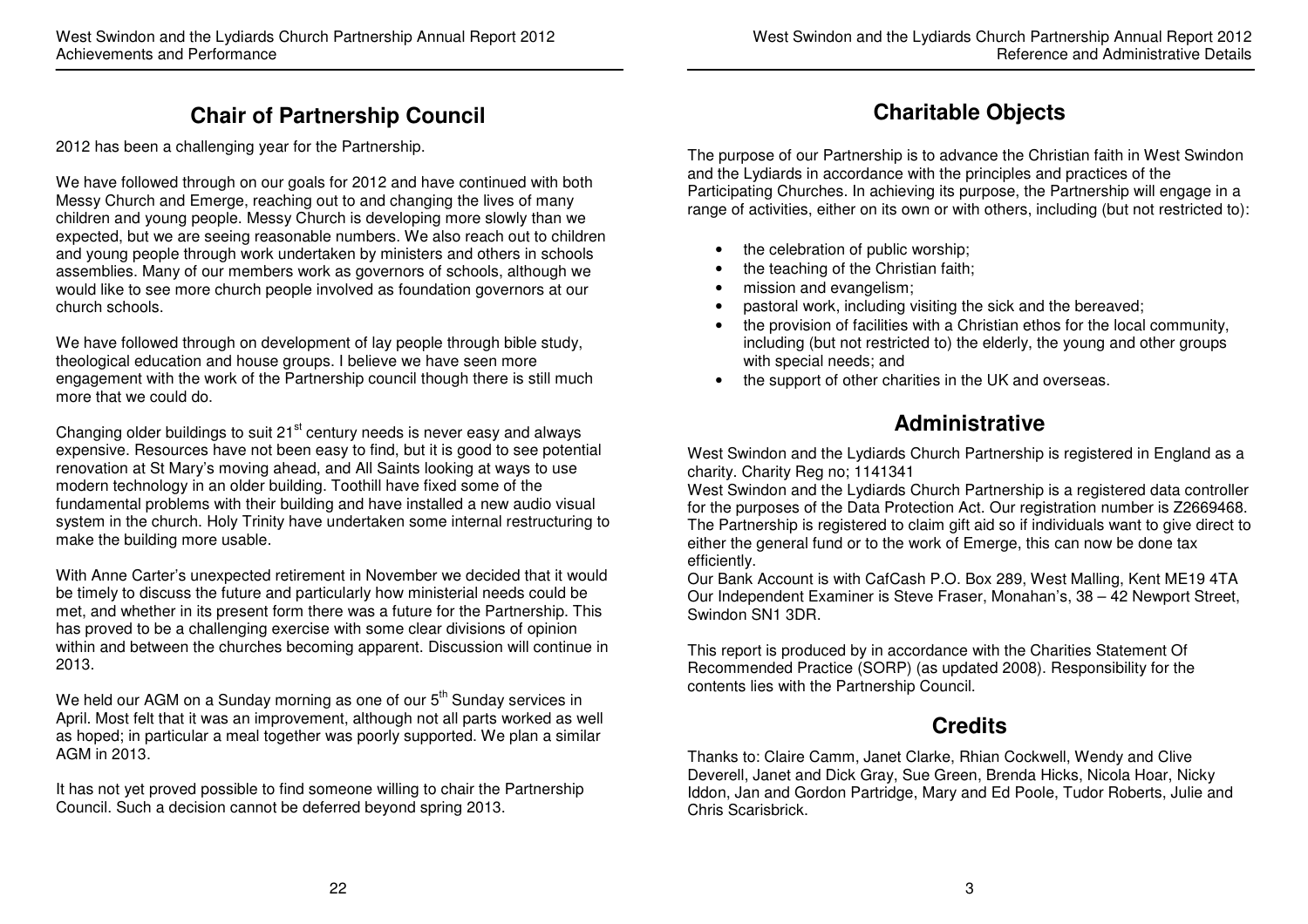## **Organisation**

The Church Partnership comprises five churches: All Saints Church, Lydiard Millicent (ASLM) Holy Trinity Church, Shaw (HTS) St Mary's Church, Lydiard Tregoze (SMLT) Toothill Church Westlea Church

We are recognised by Churches Together in England as a Single Congregation Local Ecumenical Partnership.

The Partnership is recognised by the Baptist Union, Church of England, Methodist Church and United Reformed Church (URC), and serves over 30,000 people living in West Swindon, The Lydiards and associated rural areas. It looks to the Swindon Churches Together Sponsoring Body for guidance and oversight.

The Ecumenical Staff Team of Ministers comprises those who have been duly authorised and appointed by the four participating denominations.

| Team Vicar (Church of England)     | <b>Revd Tudor Roberts</b>    |
|------------------------------------|------------------------------|
| United Reformed Church Minister    | <b>Revd Dick Gray</b>        |
| <b>Baptist Minister</b>            | <b>Revd Anne Carter</b>      |
|                                    | (resigned November           |
|                                    | 2012)                        |
| Team Minister (Church of England)  | <b>Revd Clive Deverell</b>   |
| Associate Team Minister (Church of | <b>Revd Patricia Roberts</b> |
| England)                           |                              |

# **Trustees**

The trustees are the members of the Partnership Council (PC) (Article 8 of the Constitution). Anglican Members also constitute the Parochial Church Council (PCC) when needed to conduct Anglican specific business.

The charity trustees have had due regard to the guidance on public benefit published by the Charity Commission in exercising their powers or duties.

#### **The Partnership Council (PC)**

The PC is the main governance and representative body. Its main responsibilities are broadly grouped as Regulatory, Oversight and Governance. Other responsibilities, Ministry / Mission, Pastoral care and local Leadership, are

# **Financial Review**

The Partnership's main source of income is the share from the churches, this was lower than budgeted, but about what had been expected, and the usual money from office use and weddings and funerals fees. Most of the fees income is then passed back out to the diocese or clergy, organist, vergers, clerks and the churches for the use of the building. Only a small amount is kept to cover travel expenses. The office income covers office supplies and photocopying costs etc.

The Partnership's main expenditure is the contributions to the parent bodies who support & pay some of the clergy, salaries of our Baptist Minister and administrator and staff expenses. This is where the bulk of our charitable aims are met, however an increasing amount is done by volunteers which is not financially quantifiable. A small amount is then left for manse costs, general partnership expenses including children's & youth work. We were not able to give the Diocese as much contribution as we had pledged but are hoping to make up some of the shortfall in 2013

The Partnership also looks after Emerge's finances in a restricted fund. They received grants from Npower, BMW, URC and Highworth UR Church for general youth work as well as income from our churches and the young people. This money is then used to run the youth groups, training and the Crowdy's workshops covering salaries, expenses, running costs and equipment.

Our building funds, generated from grants, donations and fund-raising events, though consolidated into the partnership's accounts, are held and administered locally in each of the relevant churches. Responsibility for these funds is delegated to the individual churches' treasurers.

The Partnership tries to ensure it has general fund reserves of around 6 weeks costs. Looking forwards the budget for 2013 has been modified from 2012: the amounts that the churches reckon they will be able to give have been used; there is no Baptist Minister stipend to be paid although there is still Baptist pension shortfall to be paid and any manse costs have been assumed will be covered by the URC from the rent received by them for the manse.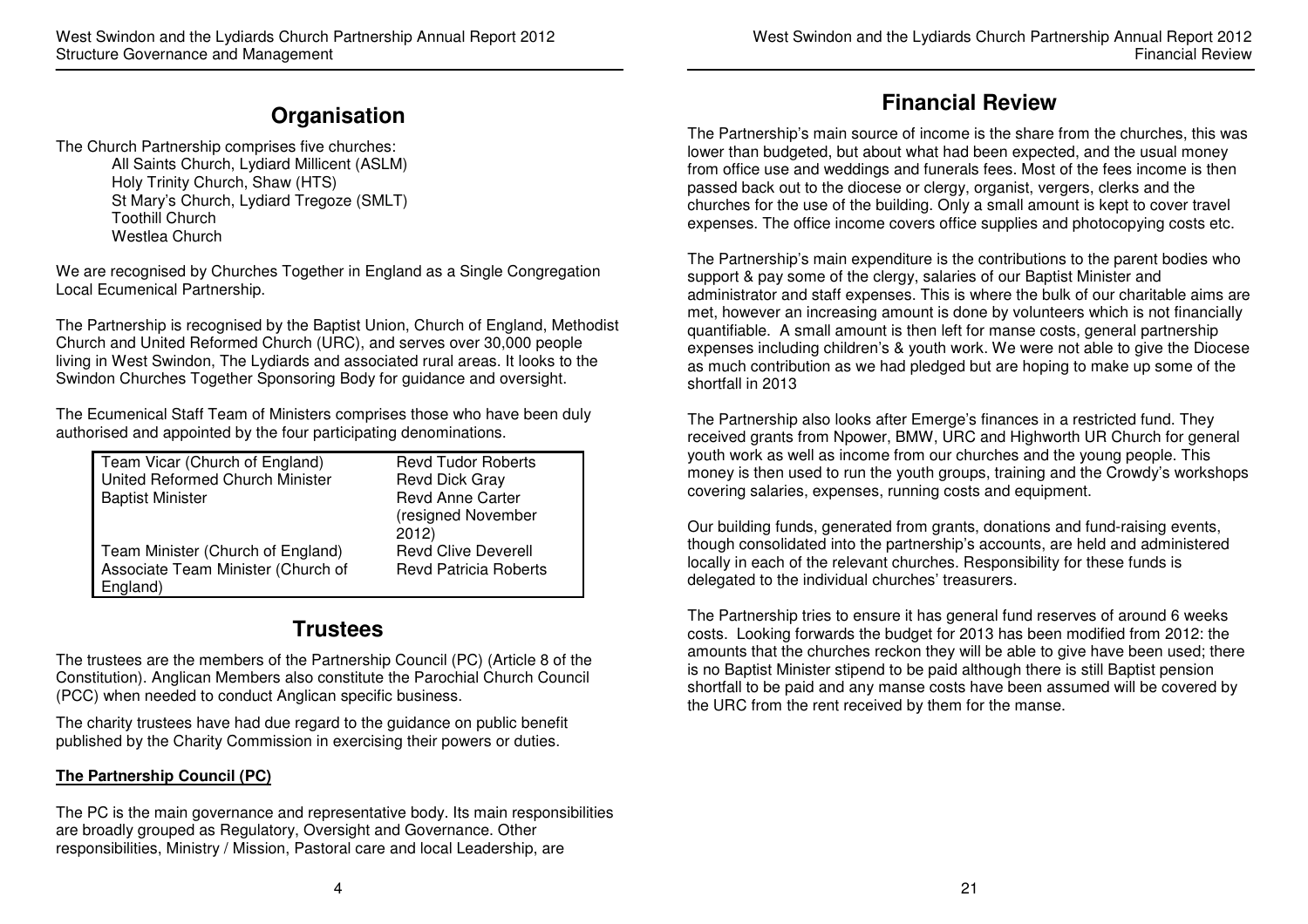festival to celebrate the Queen's Diamond Jubilee, which attracted over 600 people through the door that weekend, and involved many schools. The Ukelele Group have had a number of opportunities to represent St Mary's including Lydiard House Christmas Carols.

delegated to the Local Church Committees (LCC) / Leadership Teams. A fuller description of the current functions of the PC, PCC and LCC's can be found in the Partnership Constitution (2011) and in draft Standing Orders.

The members of the Partnership Council who are willing and able to serve as trustees are the officers of the Partnership.

| The Ecumenical Staff Team          | As above                      |                          |
|------------------------------------|-------------------------------|--------------------------|
| Partnership Council Chair          | <b>Revd Dick Gray</b>         |                          |
| Partnership Council Vice           | Vacant                        |                          |
| Chair                              |                               |                          |
| Churchwardens                      | Craig Tranfield (R)           |                          |
| (ex-officio members                | Simon Belcher (R)             |                          |
| of the PCC co-opted to PC)         | Jill Winson (A)               |                          |
| Churchwarden (not PC)              | <b>David Burch</b>            |                          |
| <b>Senior Steward</b>              | <b>Mark Dowling</b>           |                          |
| Treasurer                          | <b>Sue Green</b>              |                          |
| Secretary                          | <b>Chris Scarisbrick</b>      |                          |
| <b>Elected Members</b>             | <b>Pat Watson</b>             | Dave Carter (R)          |
|                                    | <b>Mike Watson</b>            | Gerry Hambridge (A)      |
|                                    | <b>Tish Vass</b> (A)          | Steve Kershaw (A)        |
|                                    | <b>Janet Clark</b>            | <b>Julie Scarisbrick</b> |
|                                    | Peter Gilder                  | <b>Chris Scarisbrick</b> |
|                                    | Nicola Hoar (A)               | Gill Ganley (A)          |
| Other co-opted members             | Mary Poole (Deanery Synod)    |                          |
| Appointed during vear<br>$\Lambda$ | 7 D I<br>Rosianod during voor |                          |

(A) Appointed during year (R) Resigned during year

The PC met 6 times in 2012 January, March, May, July, October and December in addition to the Annual General Meeting on 29 April. Main PC topics during the year were:

- **Income and expenditure; property refurbishments; review of budget planning** process
- **What is the future since Anne Carter's resignation and Dick Gray's impending** retirement.
- **Fig.** Youth activity reports
- Messy church
- **Building developments**

 The Standing Committee met 4 times in 2012, at intervals between PC meetings – to plan agendas and follow up on PC decisions.

Appointed Sub Groups handled specialist areas of work on behalf of the PC, and gave reports on progress. They included for 2012:

**Emerge Management team**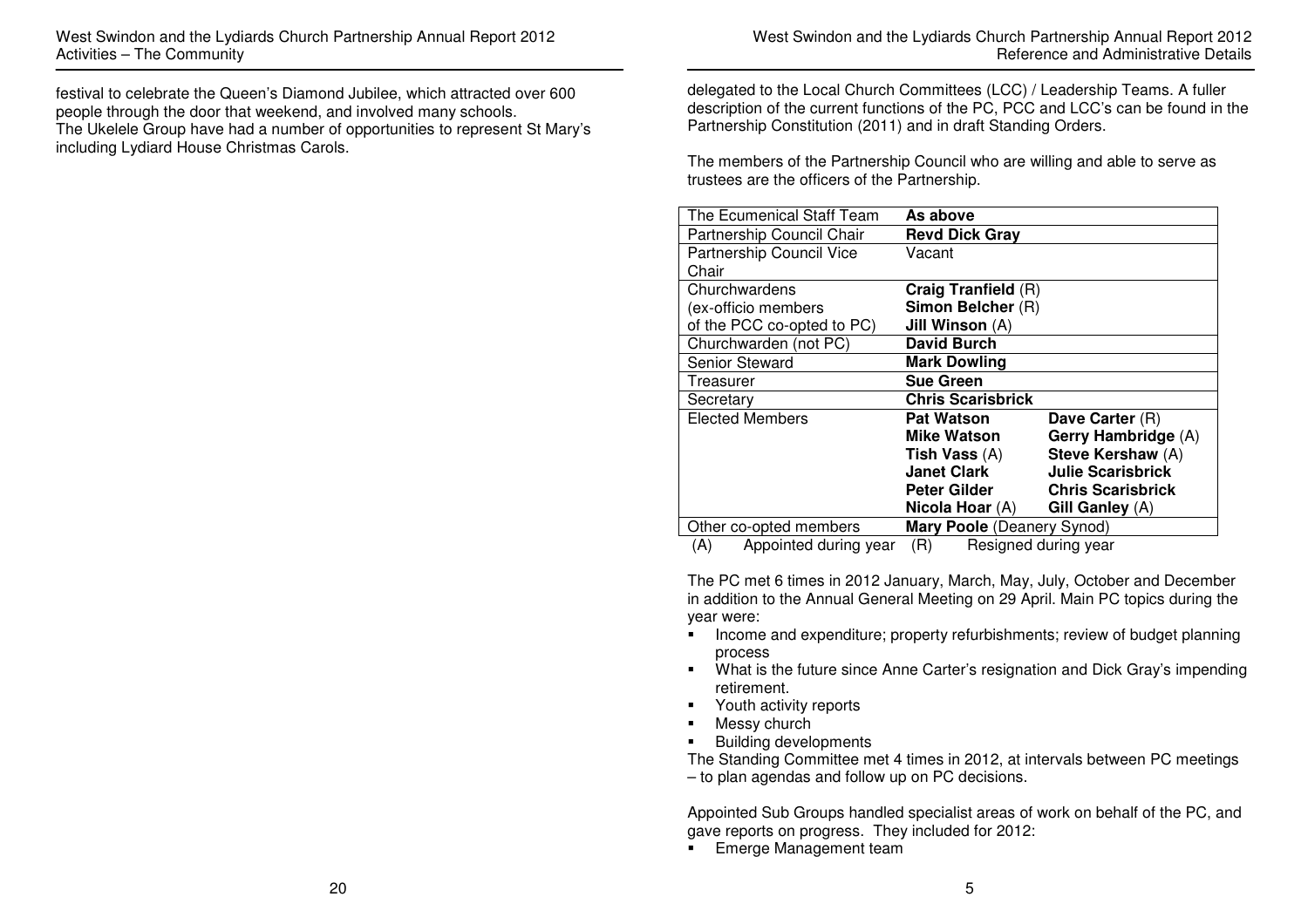### **Risks**

 The Partnership has a number of risks to its activities which have been assessed at either PC or Standing Committee. These include:

- ♦ Risk of financial commitment, particularly with 3 full time clergy. Reserves cover approx 6 month's stipends and expenses.
- ♦ Ongoing financial commitment to Baptist Pension Scheme shortfall.
- ♦ Organisational risks due to limited deployment of Staff for a large part of the year,
- Limited resources available for work delegated to the Officers and the Standing Committee.
- ♦ Organisational and accountability risks relating to the Partnership's Policies and Procedures
- ♦ Structural risks due to the Partnership's Ecumenical nature, and membership trends in some churches.
- ♦ Unpaid voluntary contributions are not quantified in the report, but are substantial, and almost all of our activities depend heavily on voluntary work. The PC considers that these risks have been mitigated to the best practicable

extent. They are monitored within the Partnership's governance processes.

### **Induction and Training of Trustees**

 There is at present no formal process for training of new or existing Trustees. However new PC members are made aware of their role and responsibilities through discussion and briefing before and at meetings.

# **External Representation**

#### **Swindon Churches Together**

 At present there is no formal representative of the Partnership designated for Swindon Churches Together (SCT). However, Dick Gray is on SCT as the URC representative.

#### **Anglican Deanery and Diocese**

 The Deanery Synod has met 3 times in 2013 to discuss a range of topics relevant to all Anglican Churches in the Swindon Deanery. Meetings are a time of learning, sharing and being challenged to build God's kingdom in our local area. Key points have been:

- How we apply our faith to the wider community through chaplaincies, partnerships and community groups.
- How we engage with young people and families particularly in those parts of Swindon that are growing numerically.

Our Administrator Brenda Hicks has been with us since June 2008. She keeps the office clean and our work up to date. She has taken on ever more of the administration of weddings. She is now active in preparing service sheets for several churches and printing the church and partnership magazines.

**Partnership Office, Newsletter** 

#### **Publicity and Communication**

- We advertise monthly in the local Link Magazine, which includes information about our Partnership, the Office telephone number, web address and email address.
- We especially promote our major festivals of Christmas, Lent, Holy Week and Easter. Cards are produced and delivered by some local churches. This year we produced joint information leaflets, through the Partnership Administrator. These show all the special Services and Events of this period.
- Generally each local church is responsible for its own publicity this is through their Monthly Magazines or Weekly Notice Sheets. Our web sites are becoming more comprehensive and traffic is building up, mostly as a result of the regular partnership news being read online, or downloaded. Browse over to http:WSwinLyd.org.uk/council/webbery to see the usage graph.

#### **In Partnership**

 Our monthly magazine "In Partnership" contains news of church and local events and has information and news from the wider church. It is currently produced 11 times each year and is published both as a paper magazine and is always available on the Partnership web site. Brenda has taken over as editor.

# **Mission and Evangelism**

For the most part each church is involved with mission and evangelism in their own communities as despite the relatively close geographical proximity, both the churches and the communities are very different in each area.

Messy Church and Emerge are obviously a key part of our mission and evangelism but are reported elsewhere.

At St Mary's as elsewhere across the partnership, mission is contextual. Great efforts are made to ensure the building is open as often as possible from Easter to Harvest. We have concentrated on building relations with staff and visitors to the house and park

Open air festivals are popular, locally as well as nationally. Our work in the garden of remembrance during Nov is greatly appreciated. This last year we had a flower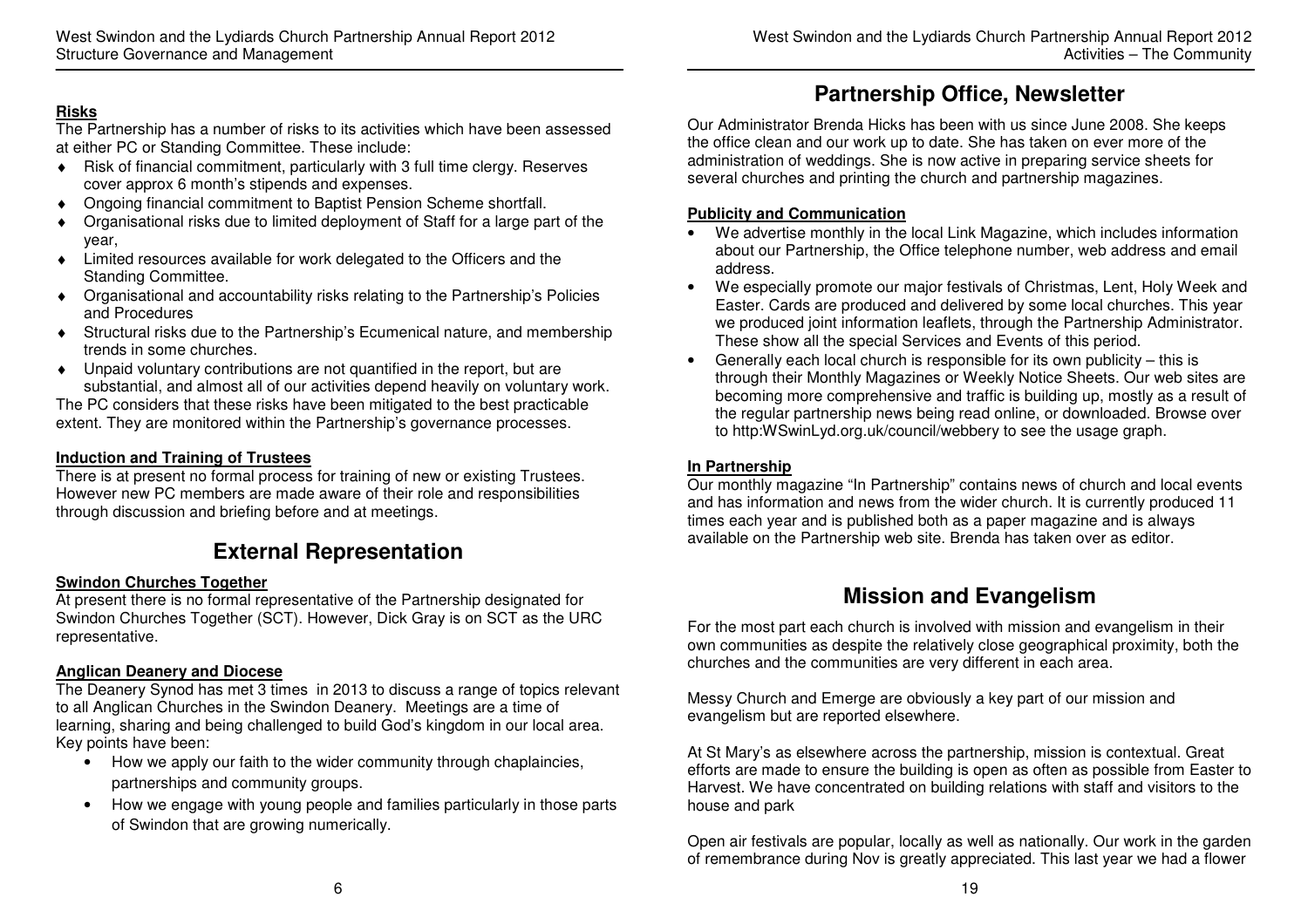question about having them on key Festival Sundays such as Pentecost or Advent. Occasionally these occur other than on a 5<sup>th</sup> Sunday.

The 5<sup>th</sup> Sunday morning Services in 2012 were:

- $\bullet$  29<sup>th</sup> January
- $\bullet$  29<sup>th</sup> April (Also AGM)
- 29<sup>th</sup> July
- $30<sup>th</sup>$  September
- $30<sup>th</sup>$  December

The joint Services in 2012 were as follows:

- Ash Wednesday
- Easter Sunrise
- $\bullet$  20<sup>th</sup> May confirmation service at St Mary's Purton
- 4<sup>th</sup> November Memorial service for bereaved

### **Local Church activities**

 There is much more that happens in each of our local churches. Their local activities are well described in their local Annual Reports, copies of which can be obtained from the Partnership Office.

# **Occasional Offices**

Baptisms and weddings continue to be a real privilege to take with numbers as ever increasing at St Marys. The wedding preparation courses run at Lydiard Millicent School have received excellent feedback and are ways to prepare everyone together, including couples coming from St Marys Purton. Each couple receives a resource pack written by a number of people, edited by Tricia Roberts, collated by Brenda and made available on the marriage preparation weekend. Thanks are due to Tricia, Brenda and all who contribute to these courses not just the clergy but the refreshment crew, those who welcome and those setting up and taking down chairs and tables.

A few baptism preparation courses were run earlier in the year but the majority of preparation has been done individually, with people encouraged to come on courses like Alpha if they are able to do so.

Funerals continue to take place, but the number is reduced compared to the past. There are a number of reasons for this, mainly the perceived unavailability of local clergy across the whole deanery. Undertakers in the first instance tend to go to their "friendly" often retired clergy. This has impacted our income.

• How we meet the challenges of growing churches at a time when paid clergy have become fewer in number.

Underpinning our discussions is a willingness of lay and ordained people to work together in mission while serving our local areas which gives us all hope for the future.

Ed Poole is Joint Lay Chair of the Deanery Synod which supports the local implementation of 'Releasing the Energy' the Bristol Diocese Strategy 2010 – 15. A consultation is now in progress looking ahead to 2013-15 and beyond, stimulated by factors such as the recent population growth. Several new clergy appointments have strengthened the stipendiary team this year, with more to come.

### **Baptist Area**

 WEBA run the Partnership payroll for Brenda. Anne continued to meet with the 'Swindon Cluster' of Baptist Ministers during 2012. The local Baptist churches have decided not to carry on meeting regularly and to rely on email communications in between occasional more open meetings. With Anne's resignation undoubtedly we will find it more of a challenge to be so involved with our Baptist colleagues.

### **Methodist Circuit**

 We have enjoyed an increase of communication this year between the Upper Thames Circuit and the Partnership, with the staff meeting together several times. Some of the clergy have also enjoyed leading worship in the Upper Thames circuit churches. The churches have also enjoyed having the ministers and Local Preachers who have come to us and led worship.

We have 3 members of the Partnership who are Upper Thames Local Preachers and one Supernumerary minister (retired) all of whom are qualified and able to lead worship in the churches of the area.

The Great Western Federation (3 Methodist circuits working together) continues to do things together when it is productive, such as supporting The Willows by requesting funding from the Bristol District, as has the URC area and many local churches. Also Churches action on Poverty. More recently this has included training for those who need to know about 'Creating a Safer Space.' This is essential for those who are involved with caring for children and vulnerable adults.

We wish to thank Ron Brock for faithfully attending circuit meetings for so many years.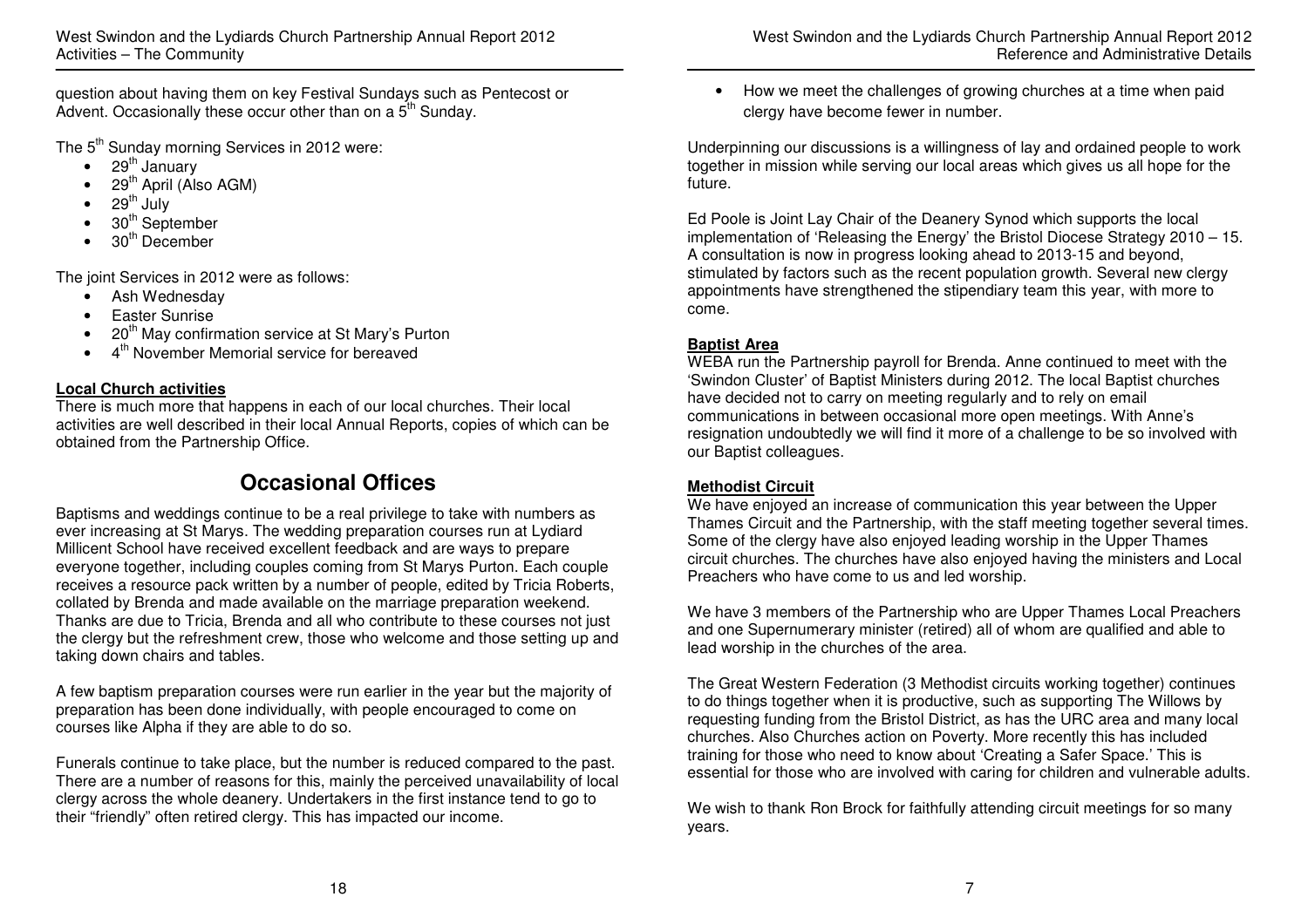#### **URC**

 The URC provides the Partnership with a Non-stipendiary Minister, Revd. Dick Gray. His relationship with the URC is wide-ranging as Treasurer for the South Western Synod and a member of the URC Trust. His extensive knowledge and contacts within the URC and other denominations are used by the Partnership. Janet Gray is URC Synod Pastoral Adviser covering Wiltshire and Swindon. Through her the Churches and clergy are made aware of, and have attended, events and trainings run by the URC.

The Partnership makes use of the URC Synod's Youth and Children's Work Officer for help with "Safe to Grow" trainings and other information. Westlea is currently working towards the URC's "Child Friendly Church Award". When Janet retires another Adviser will be appointed, who will work closely with the Partnership on any future URC Ministry.

Currently, David Hoar, having completed the two foundation years of "Training for Learning and Serving" is working towards being an accredited Lay Preacher with the scheme.

Every Church may send a representative to the bi-annual Synod meetings although at present only Dick and Janet go. This will need attention when they retire in 2013 so that contact with the URC is maintained. Both Janet and Dick are also on the Partnership Sponsoring Body due to their roles within the URC.

### **School and College Links**

Ed took on the role of Team Leader of the Chaplaincy at New College during the year, with an ecumenical team of 3 others, serving students and staff in a very diverse community. The Chaplaincy role includes pastoral care, bridge building, and some worship and education activities. The weekly Christian Union now has 2 active groups, based on our Sacred Space room. A lunchtime visit from the 'Uganda Fire' Choir was a highlight, and we benefit from ongoing active support from Bristol Diocese and Swindon Deanery

As a partnership of 5 churches we are in regular contact with over 8 schools for assemblies RE lessons, visits to churches and Easter, Harvest and Christmas services. A small number of people from Toothill including Anne and Dave Carter (when they were in the team) regularly go to their local Primary School and some visits to Oliver Tomkins and other schools near Shaw. Clive Deverell has excellent links with Oliver Tomkins and has used St Marys well for visits from schools as well as involving Lackham College with the St Marys Flower Festival. A number of people from the Partnership serve as school governors, with Andrew Bourne head of governors at Peatmoor school.

There is also Team Toothill and Shaw's Worship Enabling Group who lead worship from time to time.

#### **Weekly Services**

 The worship rota is arranged across the Partnership. The Staff Team and Local Preachers all lead services and preach not only in their 'home' church but also in the other partner churches and some lead worship in churches in the Methodist Circuit. The Methodist circuit also contributes worship leaders.

Every Sunday there is a Partnership 8am Holy Communion at All Saints Church, which typically includes two Book of Common Prayer Services, one Free Church Service and one Common Worship Service each month.

Some Sunday evenings All Saints & St Mary's Church hold an Evening Service, typically taken from Book of Common Prayer, Songs of Praise, Partnership Communion and Evening Prayer. Both services have a regular and faithful congregation with attendees coming mainly from the host church.

Our main Services take place on a Sunday Morning with each of our Churches having a thriving and enthusiastic congregation, several with crèches, children's and young people groups also being provided. The communion services generally vary between Anglican order and a Free-Church style.

|                   |       | 2012  | 2011  |       |       | 2010  |       | 2009  |       | 2008  |
|-------------------|-------|-------|-------|-------|-------|-------|-------|-------|-------|-------|
| Church            | Adult | Child | Adult | Child | Adult | Child | Adult | Child | Adult | Child |
| <b>All Saints</b> | 55    | 17    | 78    | 20    | 80    | 20    | 77    | 19    | 87    | 20    |
| St Mary's         | 85    | 12    | 71    | 15    | 46    | 6     | 39    | 8     | 47    | 5     |
| Holy<br>Trinity   | 25    | 5     | 26    | 5     | 28    | 6     | 28    | 7     | 33    | 10    |
| Toothill          | 32    | 7     | 31    | 5     | 29    | 7     | 36    | 6     | 40    | 10    |
| Westlea           | 24    | 10    | 23    | 11    | 22    | 12    | 22    | 12    | 22    | 11    |
| Total             | 221   | 51    | 229   | 56    | 205   | 51    | 202   | 52    | 229   | 56    |

#### **Normal Sunday Attendance**

#### **Joint Partnership Worship**

Several joint Services were organised again in 2012. The 5<sup>th</sup> Sunday Services have become a regular fixture now, and are supported by all churches. There is a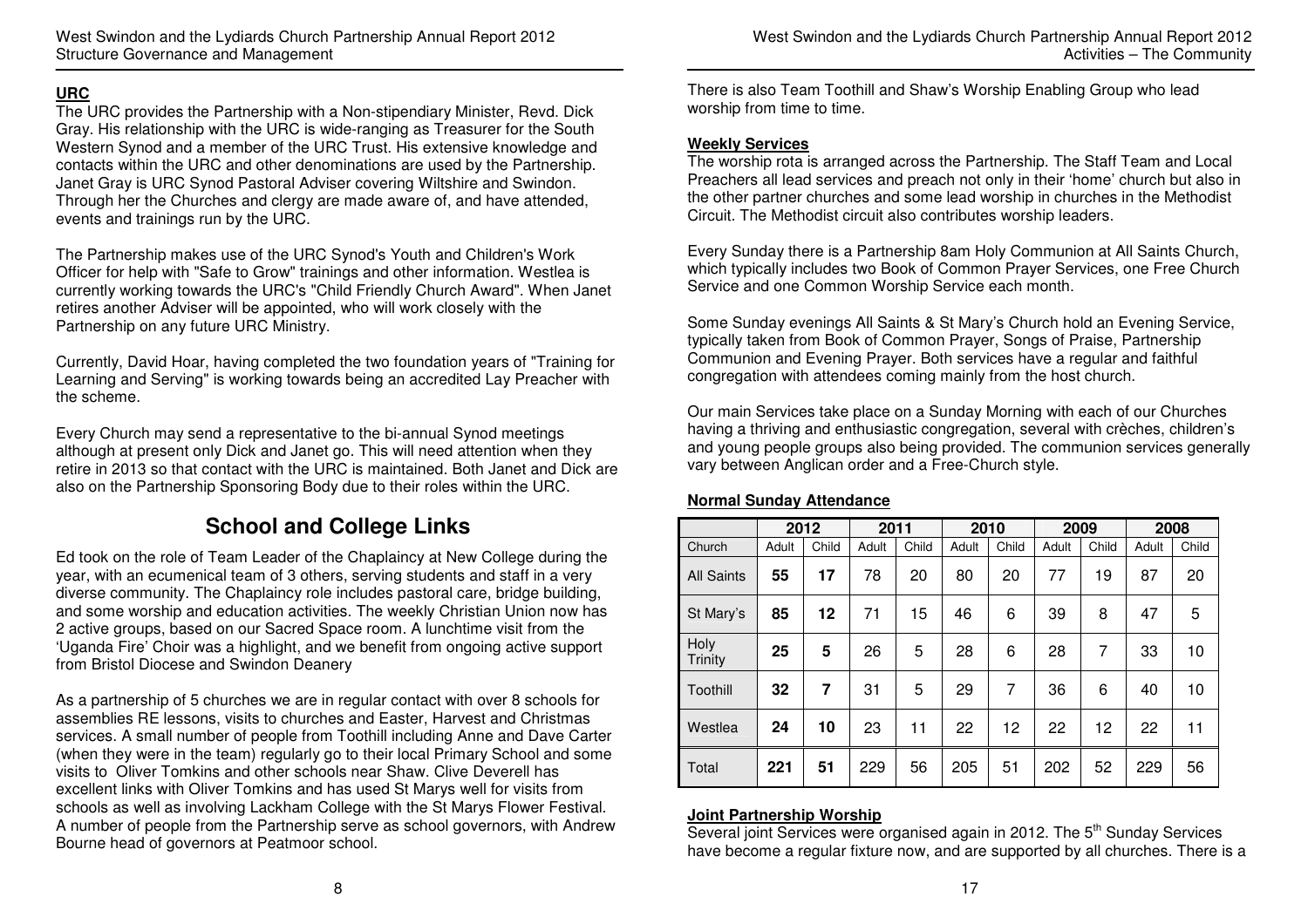# **The Community**

Membership of the Partnership is through the Local Churches, and each congregation is responsible for encouraging regular attendees into membership. Within our different church traditions there are slight differences in understanding of membership.

#### **Membership Summary**

|                     | 2012 | 2011 | 2010 | 2009 | 2008 | 2007 | 2006 | 2005 |
|---------------------|------|------|------|------|------|------|------|------|
| <b>All Saints</b>   | 104  | 116  | 114  | 120  | 123  | 126  | 123  | 118  |
| St Mary's           | 74   | 70   | 59   | 73   | 69   | 76   | 80   | 87   |
| <b>Holy Trinity</b> | 36   | 42   | 38   | 40   | 42   | 37   | 37   | 55   |
| Toothill            | 39   | 42   | 40   | 39   | 37   | 35   | 34   | 41   |
| Westlea             | 26   | 26   | 27   | 28   | 25   | 25   | 25   | 24   |
| <b>Total</b>        | 279  | 296  | 278  | 300  | 296  | 299  | 299  | 325  |

# **Ministry and weekly services**

In addition to Staff Team of Ministers, we are grateful to the following members of the Partnership who assist with the leading of worship in our churches:

| <b>Methodist Local Preachers</b> | <b>Mr Mark Dowling</b><br><b>Mrs Rachel Dowling</b><br><b>Mr Gordon Partridge</b>                                                                                                                                                                       |
|----------------------------------|---------------------------------------------------------------------------------------------------------------------------------------------------------------------------------------------------------------------------------------------------------|
| <b>Non-Stipendiary Ministers</b> | <b>Revd Mike Dilly (Baptist)</b><br><b>Revd Jan Partridge (Methodist</b><br>retired)                                                                                                                                                                    |
| <b>Other Groups</b>              | All Saints All Age Worship Team<br>St Mary's Worship team<br><b>Holy Trinity Shaw Worship team</b><br><b>Westlea Leadership Team</b><br><b>Local Church Home Group</b><br><b>Members</b><br>St Mary's Ukulele ladies<br><b>All Saints Puppets alive</b> |

During the past year Heather Benn, Tricia and Tudor Roberts have helped do the Wednesday assemblies at Lydiard Millicent School, and Dave and Anne Carter and Ed Koppoe came to help the All Saints team do an Easter Holiday Club at the school.

Schools work across the partnership continues to be maintained. Following Sue's resignation there are no foundation governors at Oliver Tomkins from the Partnership apart from Clive, this is an area of concern going forward. Assemblies and school visits remain, with visits to Toothill, St Marys All Saints and Holy Trinity. Teams are still going into schools. After the valuable work that Anne did lay folk are stepping in.

#### **Foundation Governors, Lydiard Millicent**

 The Foundation Governors for LM School are Debbie Butler, Sharon Thomas and Tudor Roberts. Links between School and Church continue to be very good especially with RE work being done by Tricia Roberts and Lisa Trinder head of RE at the school. Something that worked really well recently was an open forum for Year 6 when they tabled questions on Creation, Heaven and Hell, angels and whether ghosts exist, to name a few of the interesting topics.

#### **Foundation Governors, Oliver Tomkins**

| Nigel Howarth (Chair)                               | <b>Rev Clive Deverell</b> |
|-----------------------------------------------------|---------------------------|
| Peter Firth (Vice-chair)                            | John Maxwell              |
| Mrs Horton                                          |                           |
| And at the time of reporting, there are 4 vacancies |                           |

# **Child Protection**

We have had just one item of concern this year. It was a matter of our procedures not being clearly followed, and has been dealt with adequately. The procedures and policy have been clarified. No children were in danger, and no further actions are required. As planned we introduced a new policy and procedures manual, with some new sections, some clarified, and some merely re-organised. During the year we have had 26 people trained or be retrained in child protection.

We have received new Criminal Records Bureau (CRB) checks on 14 people during the year (inc. renewals), and have in total 105 CRB-checked volunteers working regularly or occasionally with children.

Our policy for the protection of Vulnerable Adults has been approved. Implementation is ongoing. There have been some training opportunities this year, and more will be planned.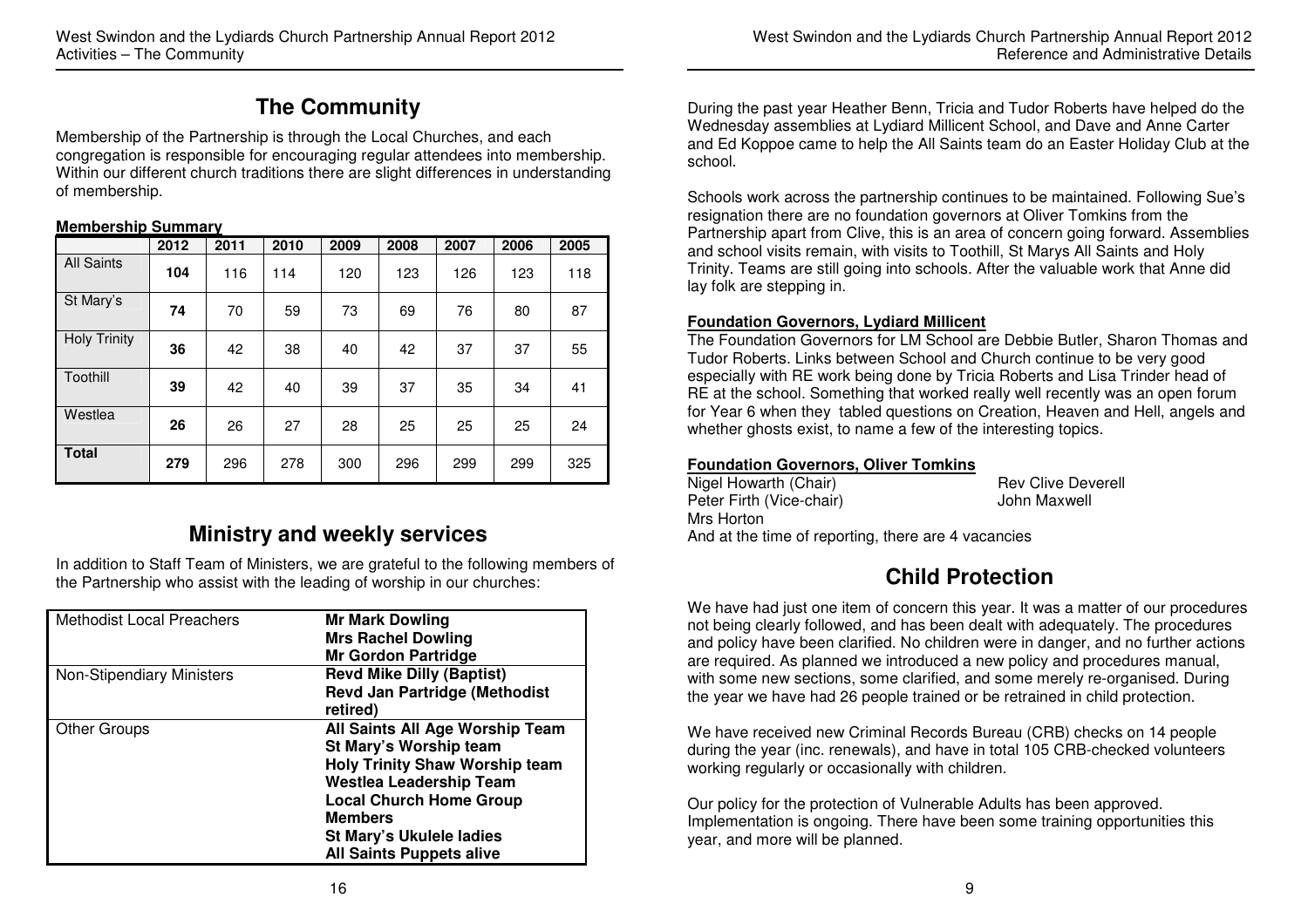# **Goals for 2012**

Our areas of particular focus in 2012 were:

- Ensure that our buildings are adapted where possible to effectively support our Mission activities
- Reach out to Children and Young people through our local churches and together via Messy Church, Schools work and Emerge
- Develop ways to help lay members to contribute to the mission of the churches and Partnership

# **Ensure our buildings support our mission activities.**

#### **Holy Trinity, Shaw**

 The building work in the summer of securing off the kitchen end of the building and moving the youth room entrance to the servery has meant that the children and young people that use the building have a safer environment. It has meant that the building has the potential to have more community use whilst other parts are used. Already the preschool have introduced a toddler group, the youth have been able to meet whilst there has been a keep fit group in the hall and a slimming group is using the building in the daytime.

Heading to the future it is hoped to make the building even more part of the community and welcome more groups into it and there is signs of this happening.

### **Toothill**

 The church is a gathering of people, but our building is a resource not only for us but also for the Partnership. In addition, two other church groups have worshiped in our building on Sunday afternoons.

We have continued, with our limited resources, to make improvements to our worshiping environment begun last year with the stabilisation of the floor and the setting up of the projector screen. We now have a fixed projector and dedicated computer for the projection of hymns and other material to enhance our worship, for which we owe a debt of gratitude to David Carter who masterminded the project and his son and other helpers. New chairs mean that we are now sitting much more comfortably, and we are grateful to those who responded to the special appeal. We've repaired the roof, replaced some tiles and improved lighting in the foyer.

Our mandatory 5-yearly inspection of the property took place in the summer and overall we were complemented on the standard of the building and the worshipful Alpha ran over the Autumn term led by Anne Carter Jill Winson and Tricia Roberts. A number of people came along and lay people as well as clergy helped run and lead the sessions. Other courses have been run over the last 5 years including "Start" by Anne and now Tricia is running "Christianity Explored" and Clair Camm has run "Youth Alpha" at Emerge.

Bible Track: People from across the Partnership gathered at Lydiard Millicent School to study the Bible using the Bible Track DVDs .This enables participants to study and explore each part of the Bible and do a "Bible Overview" It is planned to continue this with Part two of the course in the Summer Term of 2013

With Anne leaving suddenly at the end of the year, lay development has become suddenly more urgent and task oriented. At Toothill, Holy Trinity Shaw and Westlea lay leadership has had an increased focus. St Marys have set up a communications group. Circumstances may have led to increased lay responsibility, but it's been a good thing.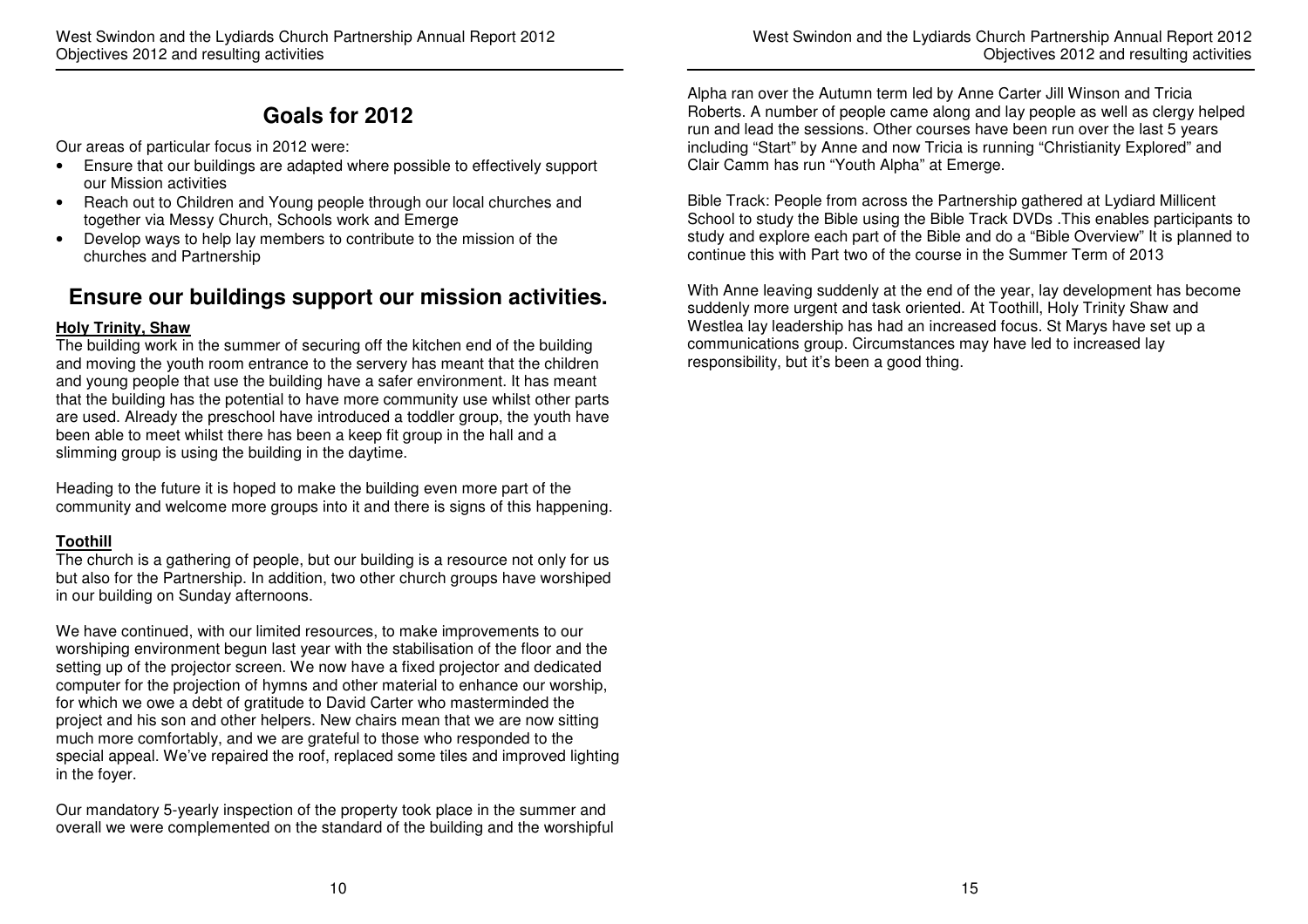learn and also be trained in youth work, which also impacts on their future employment options. Parents of children with special needs benefit from often much needed respite through our Saturday workshops and through this project we are able to show the compassion of the church for the vulnerable.

This year, we will continue with the leadership training programme, hold the Mix Community Festival, and hope to run the SEN programme again.

Prayer and trust are the key to our future and we believe that if we 'attempt great things for God, we can expect great things of God'. We have seen too many definite answers to prayer to doubt this.

#### **Messy Church**

 During 2012, Messy Church reached 17 families with approximately 11 adults and 15 children attending each session. It meets on each second Sunday at Shaw Church. Numbers have been gradually rising throughout the year. The ethos of Messy Church is to reach out to families who are on the edges of our church community. Some families have no, or minimal contact with our Churches and consider us as their "Church". Others value the chance to meet informally. We are therefore achieving our aim of sharing Christ with families in our community, through themed activities, worship and a meal.

Messy Church relies on its helpers and we have 13 including two young people. Every Church in the Partnership is represented and the team is led by Mary Poole, Janet Gray and, until November, Dave Carter. Janet will be leaving in September 2013 and if we are to continue we will need new leaders to plan sessions. This is our main concern, and although we are some way towards addressing the issue, the future of Messy Church is definitely not settled.

Messy Church is run by the Partnership for the community. It is actually reaching out to unchurched families and it would be a shame if it could not continue.

## **Lay development**

Lay development tends not to be centrally organised, most takes place within our local Churches, though during the last year it has been possible to do a number of courses together:

All 5 churches combined over Lent to do the "Welcome Course". Although not a traditional Lent course, it was good to get to together from all the churches. Using the course written by Bob Jackson people fed back that it was a useful time and it gave individual churches ideas about how to improve the welcome we give.

environment we had created. The cost of necessary drain repairs was mostly met by insurance.

There is always more we could do to make our building function better and be more welcoming; we have a long term list, but these things can only be done as finance permits.

#### **All Saints Lydiard Millicent**

 Health & Safety has always been important at All Saints and much work has taken place recently to improve the heating, lighting, audibility, comfort, appearance and general safety within the church building and its grounds.

The greatest change in the last 12 months has been the installation of a projector and screen. This improves the quality of a service by visually enhancing sermons and talks, displaying the words of Hymns and allowing the weekly notices to be visually absorbed before a service.

One of the biggest deficiencies in the building at All Saints is that there is no washroom/toilet. A new architect, Annie Evans, has been appointed and she specialises in the conservation of listed buildings whilst being sympathetic to the needs of an active and modern congregation. At our recent ACM a motion was passed to engage her services to investigate the options for a washroom and servery facility at All Saints. This would allow the membership to open up the church to so much more mission in the Parish and Partnership.

#### **St Mary's Lydiard Tregoz**

 This year has seen phase 1 of the restoration work at St Mary's, completed. The building is now watertight and we are extremely pleased that the work has been done. Further work by the local authority, has taken place to the surrounding grounds; they are kept well maintained. We were extremely grateful for the grants received from a number of bodies. The highlight of the year was that the wall paintings above the chancel are now conserved so they will not deteriorate any further.

### **Continue with our Children's and Youth work**

#### **Emerge**

 During this year the emerge project engaged with 92 different young people aged 11-19 through the various groups, plus 10 contacts with over 60's (Gen2Gen). The project continued to thrive and develop with myself as Project Manager (15 hrs pw) and part-time 2nd year university student, Imogen Kershaw, plus a strong